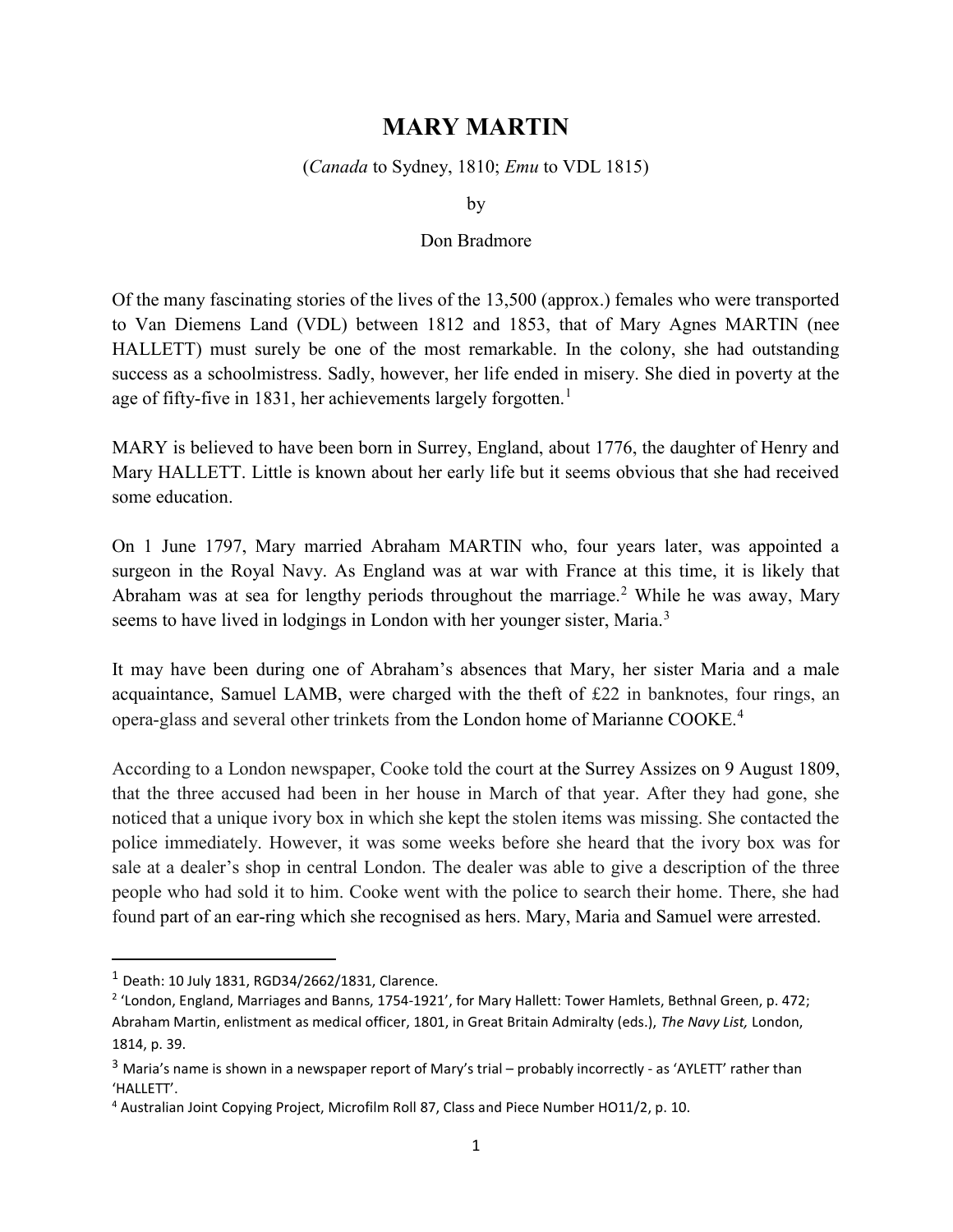At the trial, Mary confessed to having stolen the box but said that her sister and Lamb had been unaware of her doing so. Both were acquitted but Mary was found guilty. A death sentence was recorded against her but it was later commuted to transportation for life.<sup>5</sup>

On 23 March 1810, Mary left England aboard Canada and arrived at Port Jackson (Sydney) on 8 September that year. She was about thirty-three years old. She had brought an infant son, William Joseph Martin, with her. No record of the boy's birth has been found. It is believed that he was born while Mary was awaiting transportation.<sup>6</sup>

A convict muster of New South Wales (NSW) four years later lists Mary as a 'schoolmistress' at Toongabbie, about eleven miles (eighteen kms) west of Parramatta.<sup>7</sup> There, she had so impressed the Rev. Samuel MARSDEN, the resident chaplain of the district and the person in charge of education in that colony, that when she had requested permission, in mid-1815, to go to Hobart to assist Thomas FITZGERALD, the government schoolmaster, he had strongly supported her application. It is possible that Marsden, who also had responsibility for education in VDL, had suggested the idea to Mary as there is no record of her two having met Fitzgerald in NSW. $8$ 

Mary arrived at Hobart aboard *Emu* on 30 July 1815 accompanied by her son, William, now a six-year-old.<sup>9</sup> Interestingly, Mary and Thomas Fitzgerald were married two weeks later.<sup>10</sup> Was it a case of love at first sight? A meeting of the minds, perhaps - or simply a union of convenience? Whatever the case, the marriage produced two more children.<sup>11</sup>

It was not Thomas's first marriage. In March 1801, he had married Betty Ann CHILTON at Westminster, London. Their son, Henry, was born in July 1801.<sup>12</sup> While Thomas was never to see Chilton again after his transportation, his son was able to join him in VDL twenty-one years later. $^{13}$ 

<sup>4</sup> Morning Advertiser (London) , 12 August 1809.

<sup>6</sup> Carol Baxter (ed.). General Muster of New South Wales, 1814, p. 77.

<sup>6</sup> Baxter, p. 77.

<sup>7</sup> Sydney Gazette and New South Wales Advertiser, 6 June 1812.

<sup>8</sup> CSO Reel 6004; 4/3494, p.126

<sup>9</sup> Marriage: 14 August 1815, RGD36/1/1, 183/1815, Hobart.

<sup>10</sup> Matilda Fitzgerald, baptism, 14 January 1817, 509/1817/RGD32/1/1; Thomas Fitzgerald, baptism, 28 December 1818, RGD32/1/1670/1819.

<sup>11</sup> Marriage: Fitzgerald and Chilton, 8 March 1801, St Martin-in-the-Fields in 'England Marriages, 1538-1973' via IGI Family Search; baptism: Henry Thomas Fitzgerald, Metropolitan Archives, St James Clerkenwell, London, Register of Baptisms, Jan. 1785–Dec.1812.

<sup>12</sup> Hobart Town Gazette (HTG), 6 December 1823.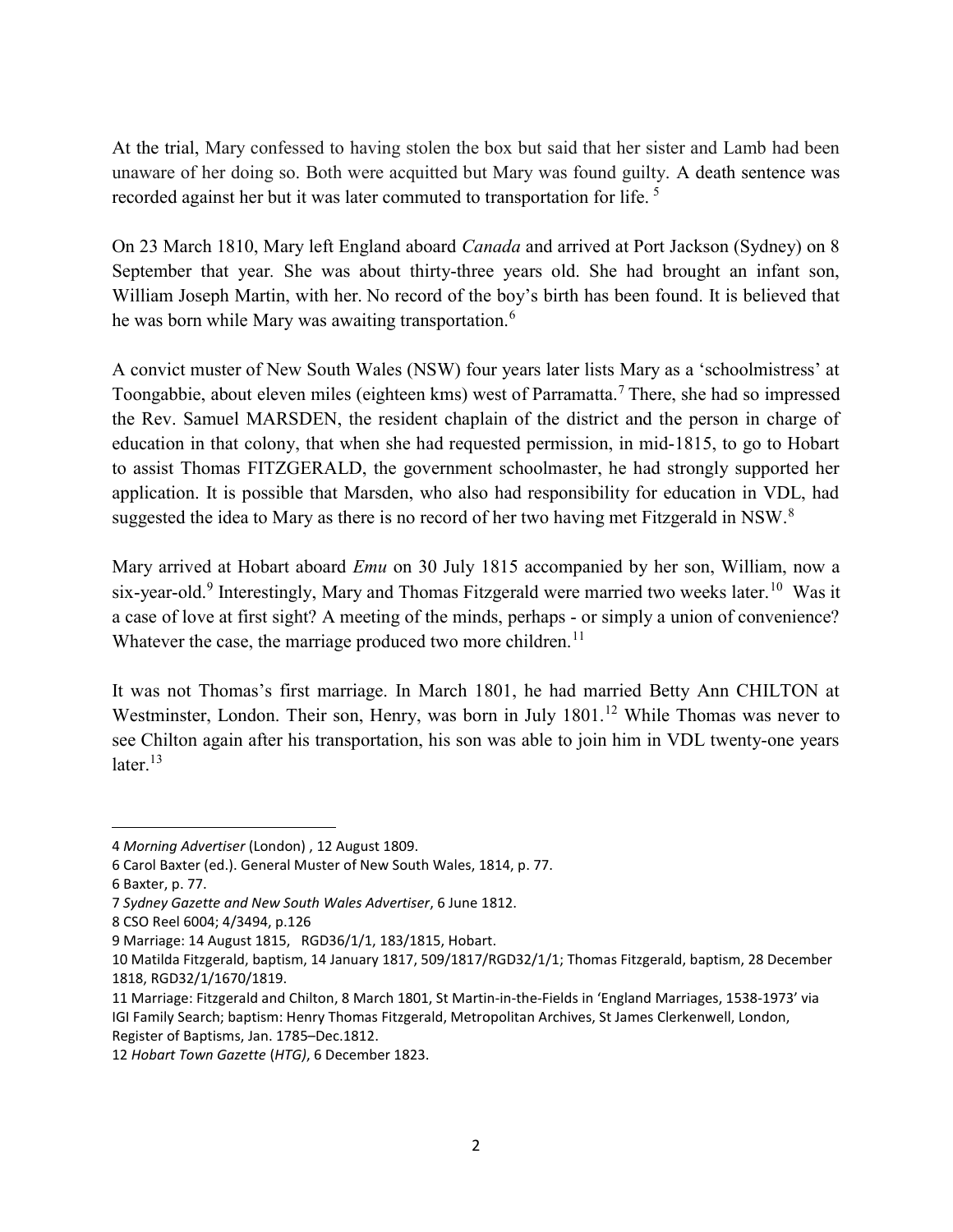Thomas had arrived in VDL in January 1804. He was then twenty-seven years old. Two years earlier, he had been convicted of embezzlement from his employers and was sentenced to transportation for seven years. He had been one of the three hundred convicts in the party led by Captain David COLLINS who, in 1802, had been charged with establishing a settlement on Port Phillip. However, when that settlement - at Sorrento, about sixty-seven miles (108 kms) south of present day Melbourne - had failed after a few months, Collins had been given approval to move his party across Bass Strait to a site on the Derwent which later become Hobart Town.<sup>14</sup>

There, Thomas was made a magistrates' clerk but was also conducting evening classes for young men at his home in Davey Street, Hobart Town. In June 1812, he was appointed government schoolmaster on a salary of £10 a year. By 1815, this had been increased to £25 in remuneration also for his services as clerk.<sup>15</sup>

Mary (now Mrs. Mary Fitzgerald, of course) began teaching with her husband soon after their marriage – and was immediately successful. Together, they taught reading, writing, spelling, 'figures', grammar, geography and, perhaps, history at their home. The girls were also taught sewing and needlework. For this, the Fitzgeralds received fees from parents.<sup>16</sup> In 1818, Mary applied to Lieutenant-Governor SORELL for a salary, and he recommended this be paid, telling Governor MACQUARIE at Sydney that she 'pays much attention to the female Scholars'.<sup>17</sup> In 1819, she was receiving a salary of £3.15.0 per quarter.<sup>18</sup>Although Mary was not the first female teacher in VDL, she appears to have been the first to be paid a salary by the government.<sup>19</sup>

In June 1817, Sorell dismissed Thomas from his position of magistrates' clerk, claiming to have received 'repeated complaints of his drunkenness and neglect … his absence continuing for several days'. He was, however, allowed to remain a schoolmaster and his school continued to flourish. An official report in 1820 showed that Thomas had thirty-five scholars and Mary twenty-four. In that same year, the superintendent of schools, Peter MULGRAVE, informed Sorell that he was pleasantly surprised to find that the foundations of education in the colony had been 'so well laid and widely extended'. He reported that, of the 236 children aged between four and seventeen in Hobart Town, two hundred had received some education, many of them by the Fitzgeralds.<sup>20</sup>

 $\overline{a}$ 

<sup>&</sup>lt;sup>13</sup> Marjorie Tipping, Convicts Unbound, South Yarra, 1988, pp. 273–4; Historical Records of Australia (HRA) III, 2, p. 24.

<sup>15</sup> Tipping, pp.273-4.

<sup>16</sup> HRA III, 2, pp. 280; Tipping, p. 152.

<sup>17</sup> HRA III, 2, p. 311.

<sup>&</sup>lt;sup>18</sup> HTG, 19 June 1819.

<sup>&</sup>lt;sup>19</sup> As early as 1806, a woman by the name of Jane Noel was offering classes in Hobart; see Alexander (ed.) The Companion to Tasmanian History, Hobart, 2005, p. 113.

<sup>20</sup> HRA III, 4, p. 40; Tipping, p. 152.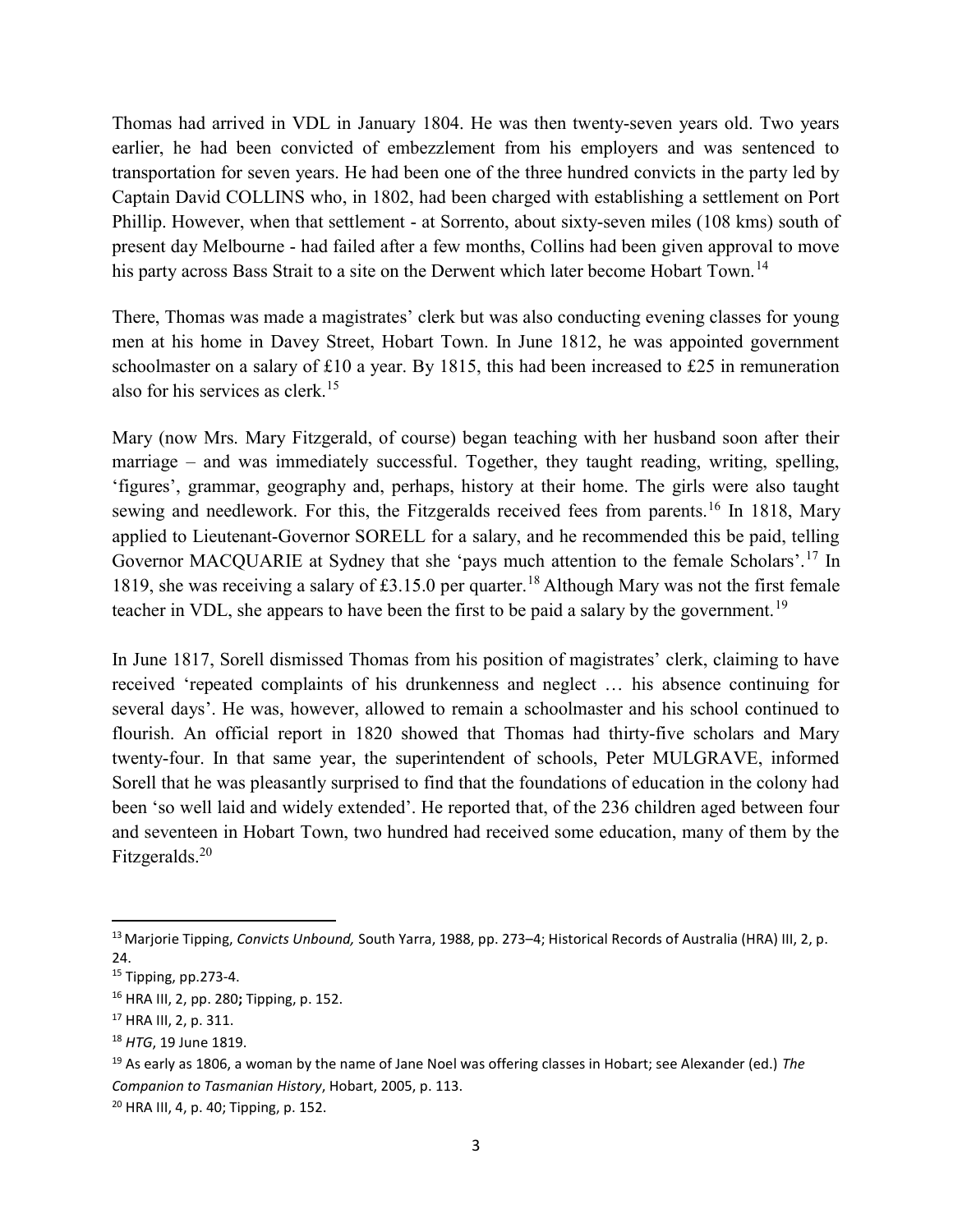For the next few years, all went well for the Fitzgeralds. Thomas was widely regarded as the foremost schoolmaster in Hobart and the school he and his wife ran, while expensive, was also considered the best.<sup>21</sup> Thomas was also supplying the government store with grain and meat, produced on land he leased at the Black Snake about ten miles (16kms) north of Hobart. There, he was leasing two hundred acres (about 81ha.) on which he ran sheep and cattle. Two convict labourers had been allocated to him to tend the property.<sup>22</sup>

In April 1824, Mary received her certificate of freedom<sup>23</sup> – but tragedy was about to strike!

In December the previous year, Henry, the infant son that Thomas had had to leave behind when he was transported, arrived in the colony as a free settler. To help the young man get started, Thomas purchased a dilapidated house close to his Black Snake property. His intention was to convert the house, 'Addington Lodge', to an inn which his son would manage while he himself continued with his teaching and farming interests. $24$ 

However, on 5 September, just weeks before the inn was due to open, Thomas died.<sup>25</sup> Unable to keep the school going, Mary struggled financially. Although her husband had left everything to her in his will, significant debts that he had accumulated prior to his death, some of which might have been associated with the renovation of 'Addington Lodge', forced her to sell the Davey Street home early in 1825.

The sale did not go smoothly. The problem was that a man by the name of Philip MILLS claimed to hold a mortgage of £200 on the property. Mary disputed this amount, claiming the mortgage to be only £100. How the matter was resolved eventually is unclear but newspaper reports suggest that Mills prevailed after taking the matter to the Supreme Court in 1826.<sup>26</sup>

Even before she knew the outcome of that court case, Mary had moved to a house in Goulburn Street, Hobart. There, hoping to improve her financial situation, she had applied successfully for a licence to sell wines, spirits and beer. Her new premises were known as 'The Mermaid'.<sup>27</sup> Within a matter of months, however, she had realised that the running an enterprise of that kind was beyond her. She abandoned the business.

 $\overline{a}$ 

<sup>21</sup> HRA III, 2, pp. 345, 361–2; HRA III, 3, p. 367.

<sup>22</sup> HRA III, 4, p. 40; HRA III, 3, p. 555; HRA III, 3, p. 697; Tipping, pp. 273–4.

<sup>&</sup>lt;sup>23</sup> HTG, 9 April 1824. Mary's surname is shown as 'Fitzgerald'.

 $24$  The inn was opened as the Golden Fleece In October 1826. See https://trove.nla.gov.au/newspaper/article/30094484

<sup>25</sup> RGD34/1/1/849/1824.

<sup>26</sup> HTG, 22 April 1825; 20 August 1825; 18 February 1826; 25 February 1826; 4 arch 1826; 12 August 1826.

<sup>27</sup> Colonial Times, 28 October 1825.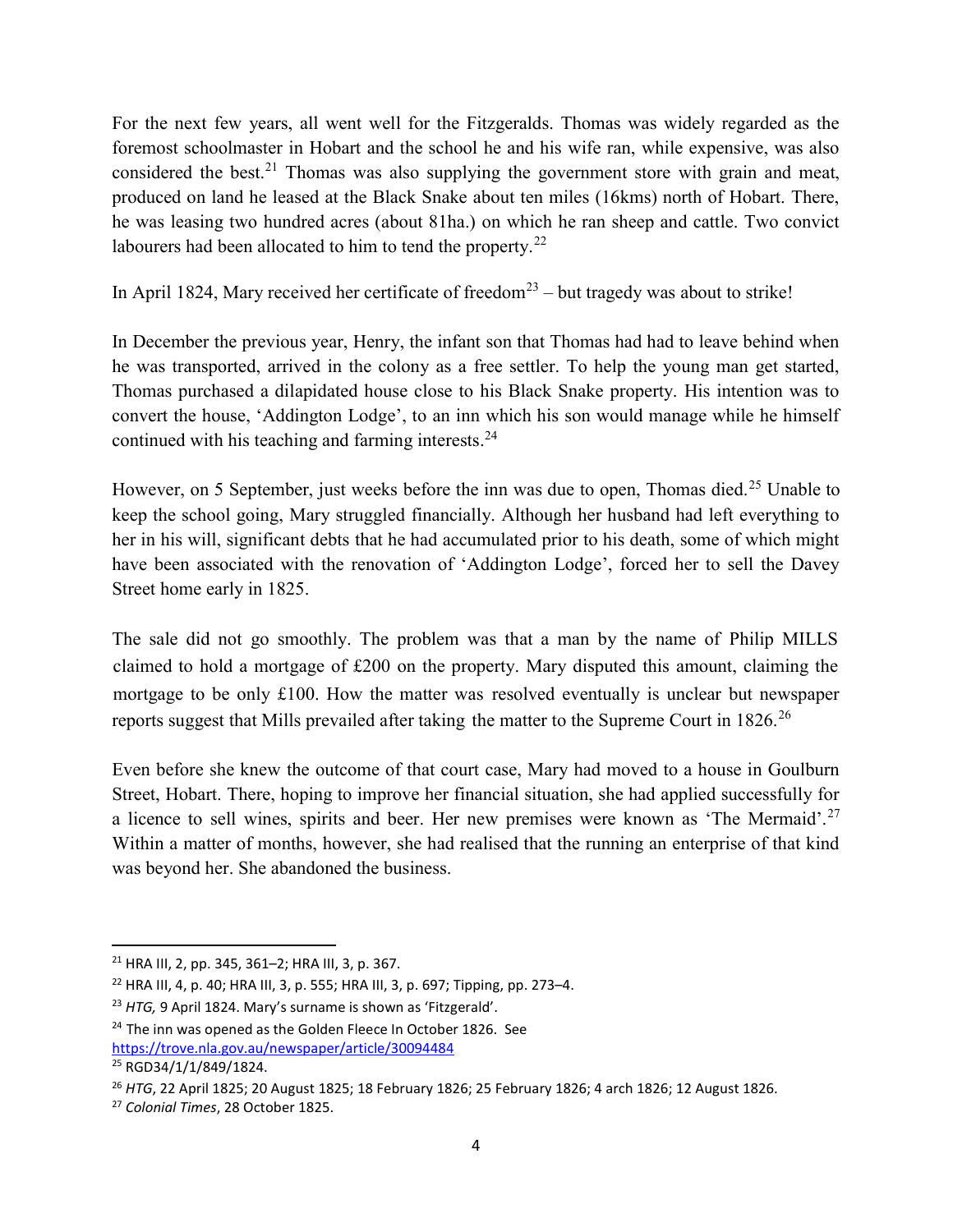In January 1826, Mary wrote to Lieutenant-Governor George ARTHUR, who had replaced Sorell in 1824, telling him that her health was deteriorating and pleading for his help. She told him that she feared for the welfare of her children in the event of her death. In particular, she requested a grant of land for William Joseph, her son, now aged seventeen.<sup>28</sup> No record of Arthur's reply has been found – and no land ever seems to have been granted to her children. In 1830, William Joseph married Mary Ann ROBERTS but died in 1840, aged 31.<sup>29</sup>

Meanwhile, financial pressures were not Mary's only concern. In late 1825, she wrote to magistrate James SCOTT, telling him that she was receiving 'unwanted attention' from a man by the name of KIRBY. She assured Scott that she had done nothing to encourage Kirby's overtures. As she heard no more from Kirby after this, it is likely that Scott took action of some kind of action to deter him from further annoyance.<sup>30</sup>

However, Mary's financial circumstances were soon to worsen - dramatically!

On 25 September 1826, Henry, Thomas's twenty-five year-old son, was drowned in a boating accident on the Derwent. Shortly after arriving in VDL he had married, and Mary, who still had two young children of her own at home (Matilda, born 1817, and Thomas, born 1818), was obliged to take in Henry's young widow Harriet (nee DOWNEY) and her two infants.<sup>31</sup>

During the next couple of years, with so many people to support, Mary tried to re-establish herself as a schoolmistress. On 24 November 1826, she advertised in Hobart newspapers that she was about to open a day school.<sup>32</sup> Unfortunately, the attempt was unsuccessful. Mary's days as a schoolmistress were over!

In late December 1829, now fifty-three, Mary re-married. Her new husband was William NICHOLES (also seen as NICHOLS and NICHOLLS), a Clarence Plains cabinet-maker and farmer in his mid-to-late sixties.<sup>33</sup>

Nicholes, like Thomas Fitzgerald, had arrived in the colony with Collins's party in 1803 but he was a free settler rather than a convict. His wife Fanny and their children had accompanied him. In VDL, he was appointed a superintendent of convicts, responsible for carpenters and builders. At first, the family did well there through land grants and building projects. Nicholes was granted a hundred acres (about 40 ha.) at New Town but, later, the authorities resumed the land

<sup>&</sup>lt;sup>28</sup> Mary Fitzgerald to Lt-Gov Arthur, 9 January 1826, 'Papers of Sir George Arthur', Mitchell Library, Sydney.

<sup>&</sup>lt;sup>29</sup> Marriage, 1542/1830/RGD32, Clarence; death, 552/1840/RGD34, Clarence.

 $30$  Tipping, p. 152.

<sup>&</sup>lt;sup>31</sup> HTG, 28 October 1826; marriage, Fitzgerald-Downey: RGD36/7481824, Hobart.

<sup>&</sup>lt;sup>32</sup> Colonial Times 24 November 1826.

<sup>33</sup> RGD36/1/1 1382/1829, Clarence.